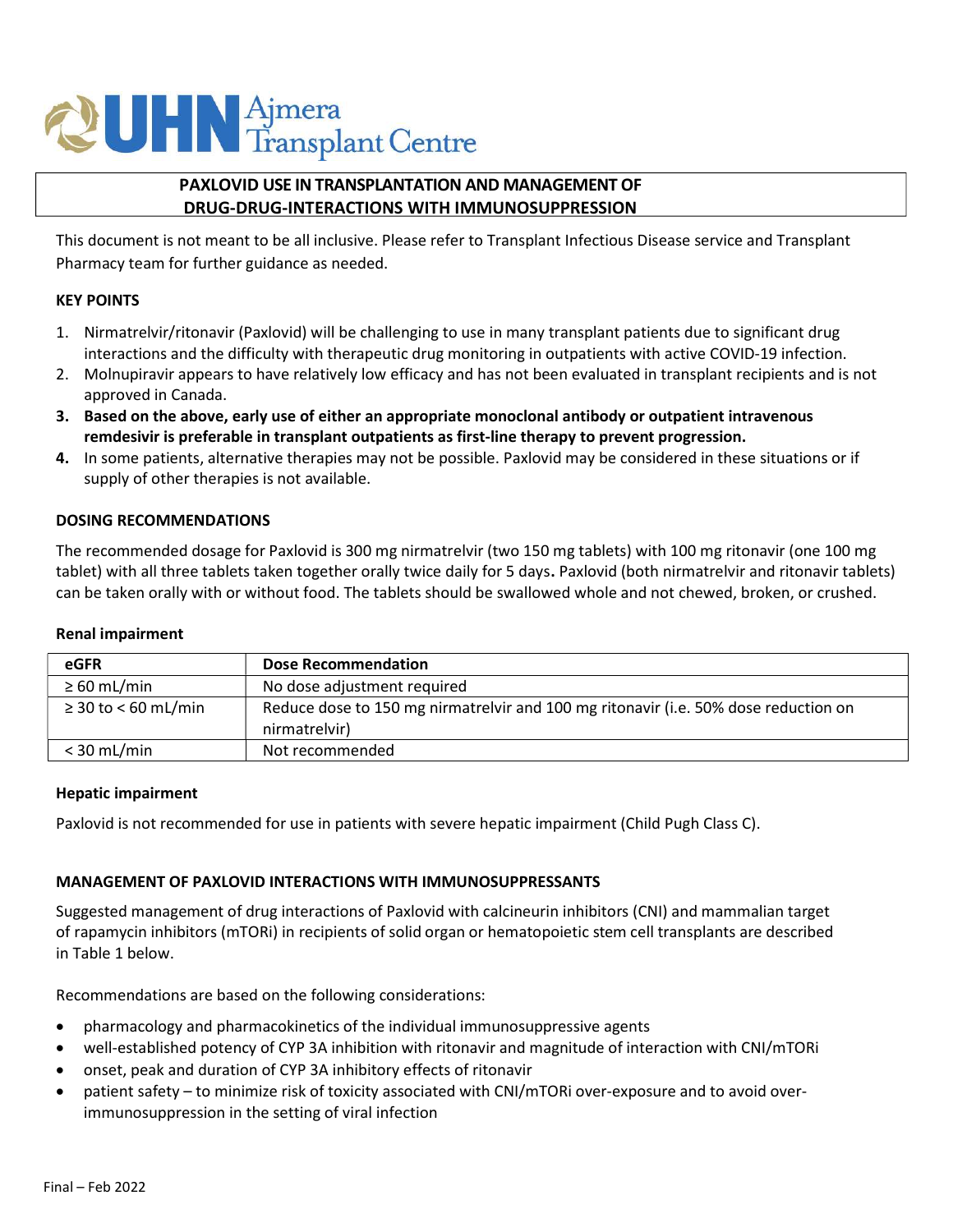# Checklist:

- 1. Hold or adjust all CNI and mTORi at time of Paxlovid initiation as outlined below.
- 2. Start Paxlovid at the time interval described below from time of last dose of CNI or mTORi.
- 3. Check CNI or mTORi level as described below and restart / adjust when appropriate.

## Table 1: Paxlovid Initiation and Immunosuppressant Management Guidelines

| Immunosuppressant                                                                      | <b>Starting Paxlovid</b>                                                                                                                                                                                                    | When to Check Level and<br>Re-Start/Adjust Immunosuppressant                                                                                                                                                                                                                                                                                                                              |
|----------------------------------------------------------------------------------------|-----------------------------------------------------------------------------------------------------------------------------------------------------------------------------------------------------------------------------|-------------------------------------------------------------------------------------------------------------------------------------------------------------------------------------------------------------------------------------------------------------------------------------------------------------------------------------------------------------------------------------------|
| Tacrolimus<br>Immediate release (Prograf,<br>generics)                                 | Hold tacrolimus and start Paxlovid 12<br>hours* from last dose of immediate<br>release tacrolimus.<br>Hold tacrolimus throughout 5 days<br>Paxlovid treatment course.                                                       | Check level 1-2 days after last dose of Paxlovid.<br>If level therapeutic or subtherapeutic, resume<br>tacrolimus at 25-75% of baseline dose. Repeat<br>level every 2-4 days and adjust dose PRN.<br>If level supra-therapeutic, continue to hold<br>tacrolimus and repeat level in 2-4 days to<br>assess resumption.                                                                     |
| Tacrolimus<br>Extended release (Advagraf)<br>$\bullet$<br>Prolonged release (Envarsus) | Hold tacrolimus and start Paxlovid 24<br>hours* from last dose of extended or<br>prolonged release tacrolimus.<br>Hold tacrolimus throughout 5 days<br>Paxlovid treatment course.                                           |                                                                                                                                                                                                                                                                                                                                                                                           |
| Cyclosporine (Neoral, generics)                                                        | Reduce cyclosporine total daily dose by<br>80%* and start Paxlovid in 12 hours.<br>Consider switch to once daily dosing.<br>Continue with 80% cyclosporine dose<br>reduction throughout 5 day Paxlovid<br>treatment course. | Check level 1-2 days after last dose of Paxlovid.<br>If level subtherapeutic, increase cyclosporine<br>dose. Consider resumption of twice daily<br>dosing.<br>If level therapeutic, continue with current<br>cyclosporine dose.<br>If level supra-therapeutic, reduce or hold<br>current cyclosporine dose.<br>In all cases, repeat level in 2-4 days and<br>continue to adjust dose PRN. |
| Sirolimus (Rapamune)                                                                   | Hold sirolimus and start Paxlovid 24 to<br>48 hours* from last sirolimus dose.<br>Hold sirolimus throughout 5 day<br>Paxlovid treatment course.                                                                             | Check level 1-2 days after last dose of Paxlovid.<br>If level therapeutic or subtherapeutic, resume<br>sirolimus at 50% of baseline dose. Repeat level<br>every 7 days and adjust dose PRN.<br>If level supra-therapeutic, continue to hold<br>sirolimus and repeat level in 5-7 days to assess<br>resumption.                                                                            |
| Everolimus                                                                             | Hold everolimus and start Paxlovid 12<br>hours* from last everolimus dose.<br>Hold everolimus throughout 5 day<br>Paxlovid treatment course.                                                                                | Check level 1-2 days after last dose of Paxlovid.<br>If level therapeutic or subtherapeutic, resume<br>everolimus at 25-50% of baseline dose. Repeat<br>level every 2-4 days and adjust dose PRN.<br>If level supra-therapeutic, continue to hold<br>everolimus and repeat level in 2-4 days to<br>assess resumption.                                                                     |

\*High risk of CNI/mTORi toxicity if initiating Paxlovid in the setting of supra-therapeutic CNI/mTORi level. If level suspected or confirmed as supra-therapeutic, recommend to further delay initiation of Paxlovid where possible.